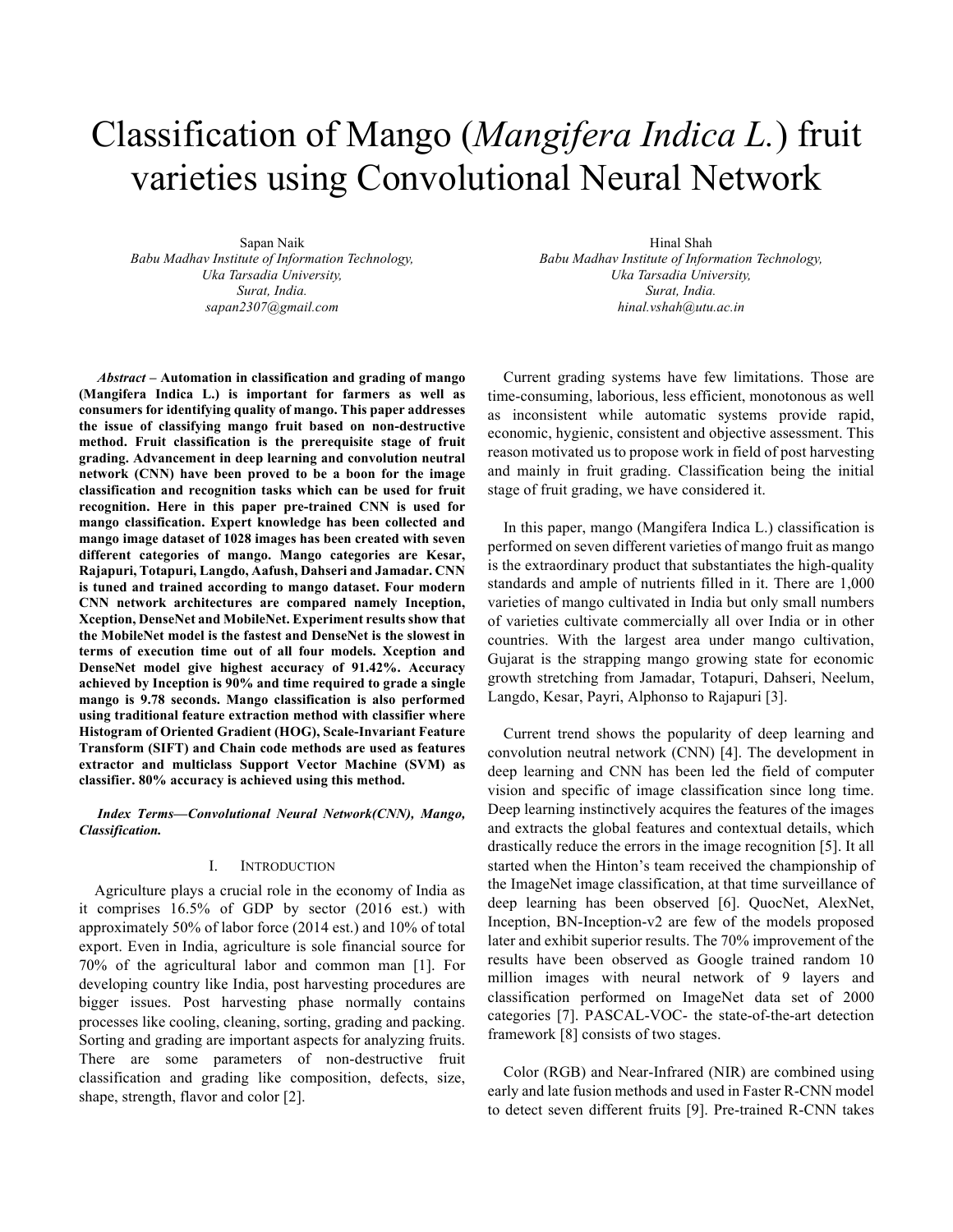four hours to process fully and to train new fruit. Fruit recognition system presented in [10] uses selective search algorithm and fruit image's entropy for selecting fruit's region; which given as input to CNN. Finally voting mechanism is used for classification. K-means feature learning is used as pretraining process with CNN for Weed identification in [11] where 92.89% accuracy achieved and concluded that fine tuning can improve results. For online prediction of food materials, a fast auto-clean CNN model is proposed in [12]. Auto-clean task and multiclass prediction task based adapting learning are used by the model. The proposed work gives precise and fast output. 7 classes of Mixed Crops images mainly oil radish, barley, weed, stump, soil, equipment and unknown are classified using Deep Convolutional Neural Network in [13] where VGG-16's modified version is used for implementation. 79% accuracy is achieved which shows the potential of deep learning.

Multi-class kernel support vector machine (kSVM) with color histogram, texture and shape features are used for fruits classification in [14]. Split-and-merge algorithm is used for segmentation purpose. Principal component analysis (PCA) is used for dimensionality reduction; Winner-Takes-All SVM, Max-Wins-Voting SVM, and Directed Acyclic Graph SVM are used as multiclass SVM. SVM is used with linear kernel Homogeneous Polynomial kernel, and Gaussian Radial Basis kernel. Results conclude that Max-Wins-Voting SVM with Gaussian Radial Basis kernel performs best with 88.2% accuracy and Directed Acyclic Graph SVM is the fastest. Crop and weed plants are discriminated without segmentation in [15] where Random Forest classifier, Markov Random Field and Interpolation methods are used. Experiments perform on organic carrot which give 93.8% average accuracy. 86% classification accuracy is achieved on 15 classes of 2635 images of fruits in [16]. Here color and texture feature are used with minimum distance classifier. Co-occurrence and statistical features are computed from the sub-bands of Wavelet transform.

This paper presents the solution of mango categories classification using four modern CNN architectural models and also using traditional feature extraction method. Paper is organized as; material and methods are discussed in section II. Result discussion of experiments has been done in section III and finally work is concluded with future directions.

#### II. MATERIAL AND METHODS

For mango classification, we have assembled the data of almost 100 different varieties of mangoes with their features from Navsari Agriculture University, Gujarat and Paria Farm. Seven easily available and more popular mangoes in south Gujarat region have been selected for experiment. These mangoes are Kesar, Rajapuri, Totapuri, Langdo, Aafush, Dahseri and Jamadar. *Mix* image dataset for mango classification has been created. Details of *Mix* image dataset is given in below fig. 1.

Below section gives the overview of CNN and how to tune, train and implement the CNN. CNN consists of multiple levels where each level consists of multiple training sets. Input and output of each training stage are images or sets (which are known as feature maps) [17].



Fig. 1. Mix image dataset - details with sample images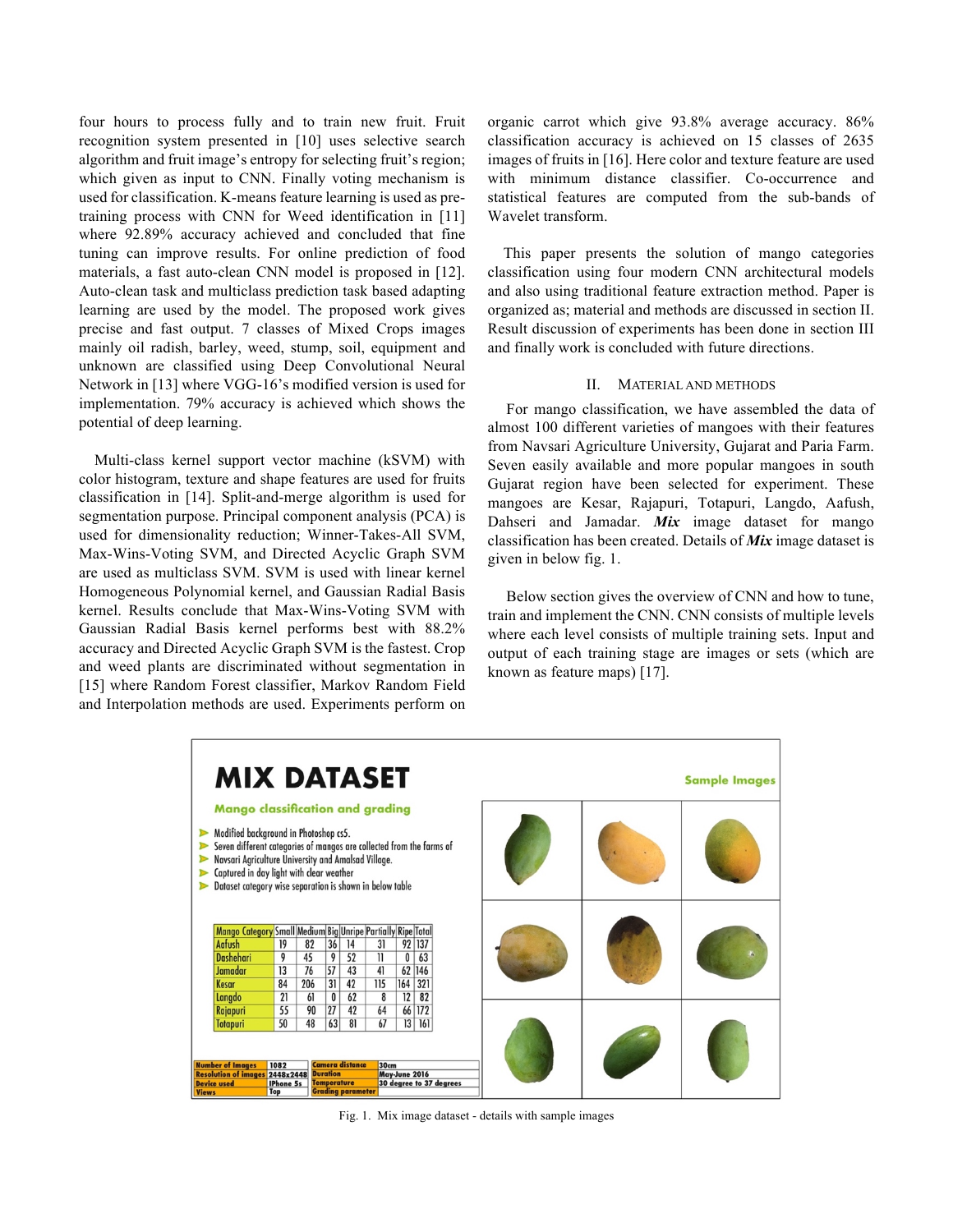### *A. Overview of CNN*

Basic structure of CNN contains four layers namely convolution, non-linearity, pooling and fully connected. The numbers of each layer depend on the structure one has used. Visualization of CNN architecture is available on [18].

# *1) Convolution Layer*

First layer of CNN is always Convolutional Layer and input of this layer is always an input image. To understand the working of convolutional layer, let's suppose one image having 32 x 32 x 3 size of pixel values. Assume that one spotlight is shining at the top left corner of an image and shining of spotlight covers the 3 x 3 area. Visualize this spotlight sliding across all the areas of the input image as shown in Fig.  $2(A)$ .

This spotlight is called a filter or neuron or kernel in machine learning field. The section on which it slides over, is called receptive field. Now this filter is also the array of numbers which are called weights or parameters. Here the filter's dimensions are 3x3x3 because we need to take depth of input image into consideration. Depth of filter is same as that of depth of input image. Initial position of the filter would be at the top left corner of an image. While filter is sliding (called convolving), it is multiplying the values in the filter with the original pixel values of the image. This multiplication is also known as computing element wise multiplications. One single number is computed by summing up all these multiplications. For every location of image, same process gets repeated. Here next step would be moving the filter to the right by 1 pixel or unit, and repeat it. All these moves produce one new number. Once sliding gets over, we will get reduced two-dimensional array of numbers. This two-dimensional array, produced after convolving is called activation map or feature map [19].

What actually happens in Convolutional layer is that, instead of one filter, we use multiple filters of same kind where each filter is used for identifying different feature of image. These filters are actually working as feature identifiers. Small example of curve detector filter is shown in Fig.2(B). As shown in Fig.2(B), if 7x7 filter which represent curve, come across same kind of curve in mango image, it will get multiply and after summing up, produce one big number. This number can be treated as same feature which is available in image. Same way if curve is not present in image, filters produce result, which tends to 0 as shown in Fig.  $2(C)$ . So, we can say that particular feature is not available in image.

Activation map is the output of the convolutional layer where the activation map illustrates the parts of image; where there are most likely to be feature available. More number of filters tends to give greater depth of the activation map; and this means more information about the input volume one can get [20]. More details about filters and their visualization can

be found in [21].



Fig. 2. Operation in convolution layer (A);  $3 \times 3$  filter representation (B); convolving operation when feature is available (C); convolving operation when feature is not available

#### *2) Non-linearity Layer*

Various activation functions are applied on this layer. Activation functions are basically Rectified Linear Units (Relu), sigmoid, tanh. Relu is more preferable because the training process gets faster due to it.

#### *3) Pooling Layer*

Pooling layer comes normally after the convolutional layer to decrease the spatial size. Here the size in terms of height and width gets decreased but not depth. As the number of parameters gets reduced; computation also gets reduced. One more benefit of pooling is, overfitting is being avoided due to less number of parameters. Max pooling is the most common form of pooling. Example shown in Fig.3. Filter of the size m\*m with maximum operator is used and apply over the m\*m sized part of the image. Instead of maximum operator, if average is used, it will be called as average pooling.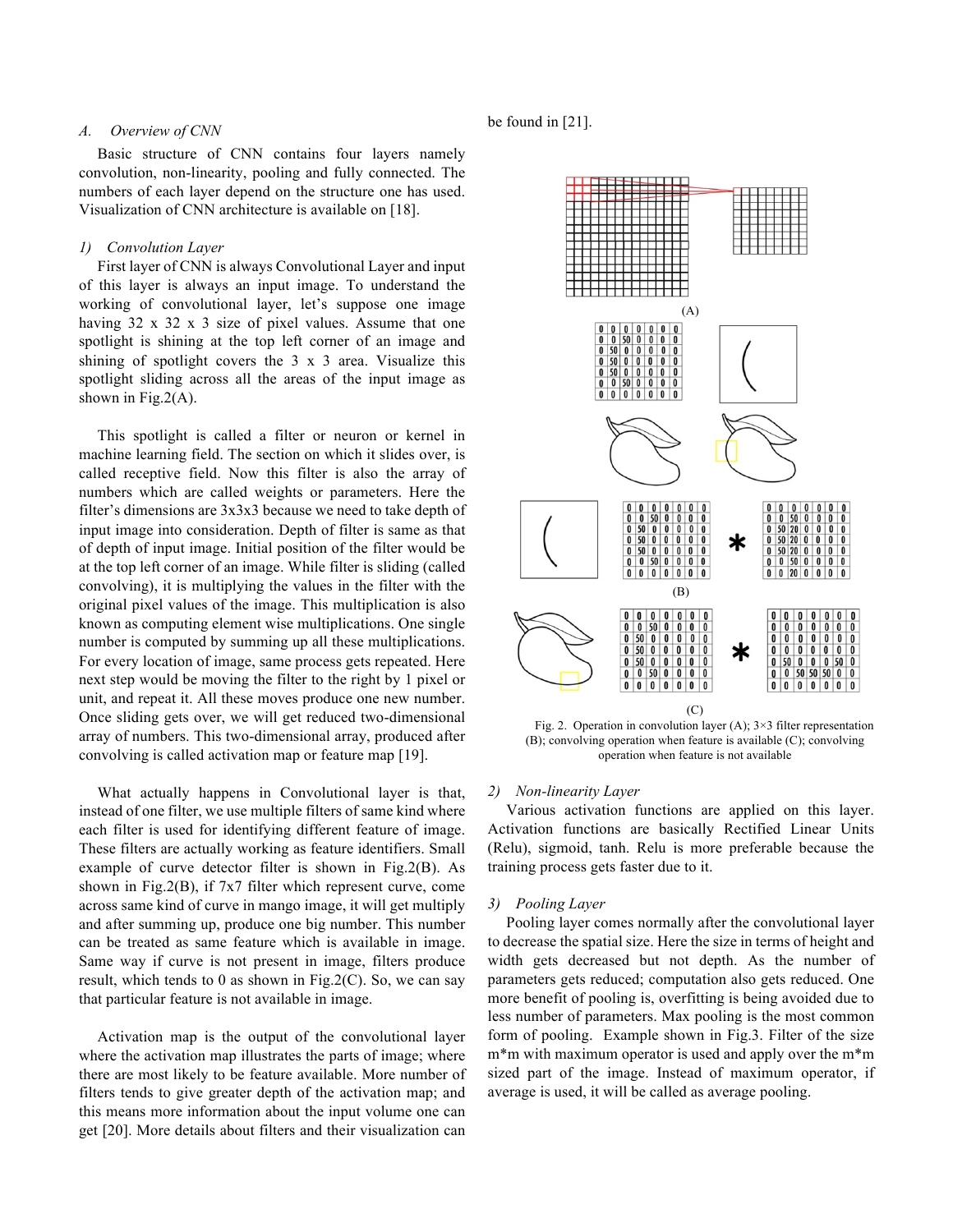

Fig. 3. Example of max pooling in CNN

The common pooling is being done with the filter of size 2\*2 and a stride of 2. It basically reduces the half size of input image. After this in flattening step, feature map is converted into single vector because it gives as an input to artificial neural network.

#### *4) Fully Connected Layer*

In fully connected layer of neural network, input is received by each neuron by previous layer's neurons. Output of this layer is computed using matrix multiplication, followed by bias offset. All neurons in previous layer connects to single neuron to generate specific output.

# *B. Tuning CNN Model*

To make the use of CNN, firstly we need to create its model. There are three phases through which tuning of CNN model is done: i) Training, ii) Validate, and iii) Testing.

In Training phase, the network is prepared through which do classification. In Validation phase, the calibration is provided for the network. It corrects the classification performed by the training phase. After all the corrections, model gets ready for testing in Testing phase.

For designing of neural network, one needs to decide many things like arrangement of the layers, types of layers used inside, number of neurons in each layer etc. It is complex to design the architecture of neural network. It is difficult to prepare our own architecture; some standard architectures are available which can be used directly for our work such as AlexNet, GoogleNet, Inception, ResNet, VGG, etc. In the beginning, it is preferable to make the use of standard network architectures [22].

Once the architecture of the network is decided, the next important decision is of weights and biases (the parameters of the network). Backward propagation is used to set parameters in best of manner. Once parameters get finalize and training gets completed all parameters and architecture are saved in binary files. These files are known as model. To test the new input image, this model is loaded and this model will predict the output [22].

Full dataset is not used to train the model. Normally 70% to 80% images are used for training the model and remaining images are used for validation and testing. Suppose, we have total 1600 training images. we split them into small batches of size 16 or 32. This is called batch-size. So, it will take 50 or 100 rounds or iterations to complete full training. This is called epoch. After all, above process gets over, using the same procedure as the training, model will predict the output easily. This time model does not learn from the new input.

## *C. Implementation of CNN*

Using transfer learning technique, lots of work get reduced. Here fully trained model is taken which is pre-trained for a set of categories like ImageNet. On this model, the existing weights for new classes can be retrained. All the other layers remain untouched and only the final layer is retrained [23]. This process is faster and does not require graphical processing unit(GPU). Instead of training full new network, this is better alternative and it gives very good results too.

# III. EXPERIMENTS AND RESULT DISCUSSION

Algorithm for digit classification is proposed in [24] using HOG and multiclass SVM. Some more features are found in same reference where SIFT technique is used to extract the features from the image. For classification of mango, shape plays an important role and the chain code is good shape feature extractor [25]. So, we have designed our own chain code for shape feature extraction. Based on the study, basic classification method is implemented by combining features extracted using HOG, SIFT and Chain code techniques; and multiclass SVM as classifier.

Procedure is simple. Inputted image is segmented. Features are extracted from segmented image; and provide extracted features as input to classifier. Due to white background of our dataset, simple thresholding method is used to segment image. Later HOG, SIFT and Chain code features are extracted and provided as input to multiclass SVM.

We took 120 training images of Kesar, Aafush, Rajapuri, Totapuri, Jamadar and Dahseri (Langdo image is not considered, only six categories are experimented). Each category has 20 images. Same way 120 test images are taken. Script has been written in Python for implementation. Experiments give 100% accuracy while giving training images; for testing purpose and 80% accuracy is achieved in case of test images. Time required for classifying single mango is 4.1 seconds for our experiment.

Experiments are performed with the use of MacBook Pro(13-inch,2016) having 2.9GHz Intel Core i5 processor, 8GB 2133 MHz LPDDR3 memory and Intel Iris Graphics 550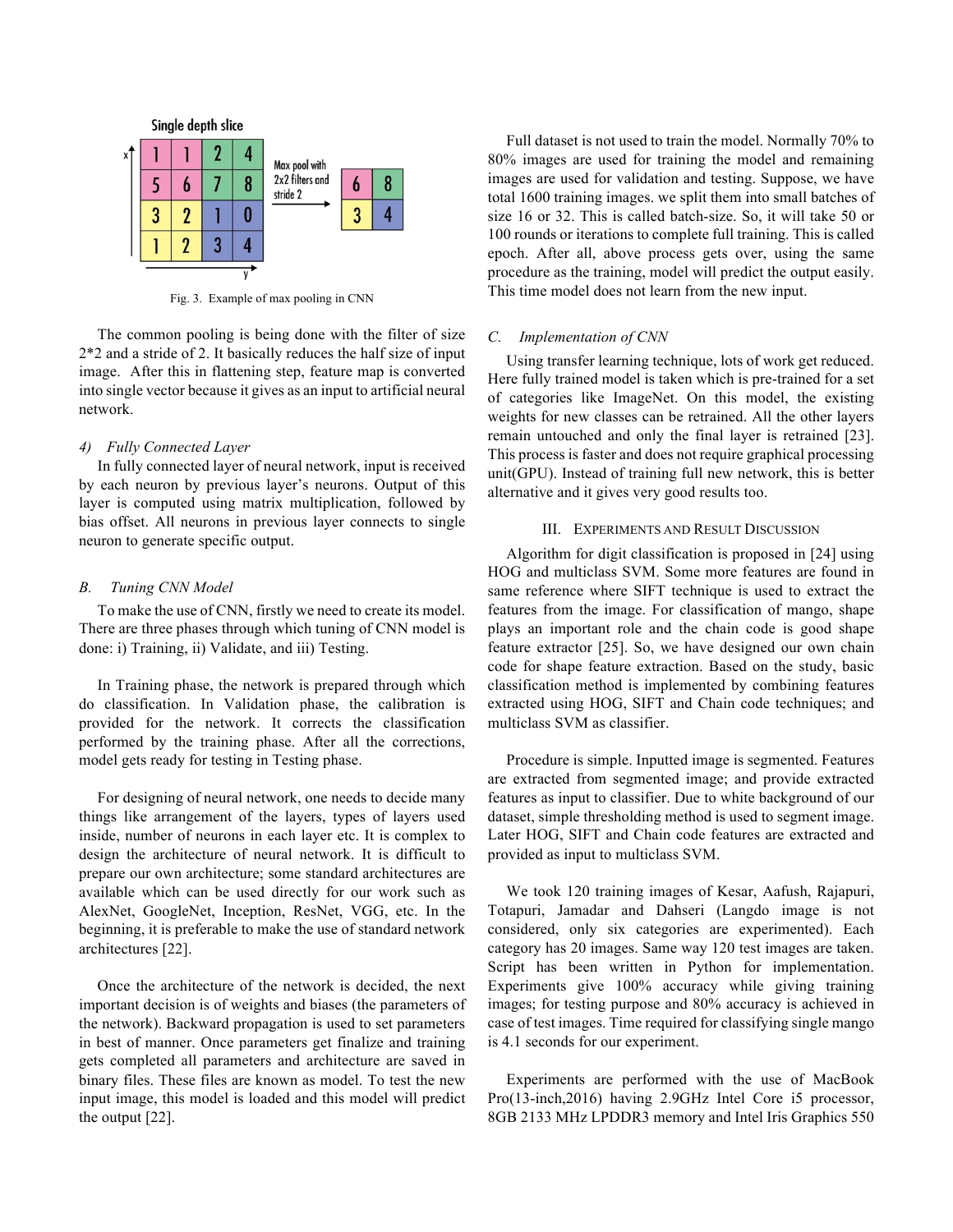1523MB graphics card. For Implementing CNN, we have used TensorFlow. For initial experiments, pre-trained Inception v3 model is used. From this model, old top layer is removed and retrained it with our mango images because none of the mango species are there in the original ImageNet classes. Other than top layer, all the lower layers have been trained for classifying 1000 classes in ImageNet dataset. The weights and biases are directly used to distinguish between new objects recognition tasks. This is the power of transfer learning as discussed before [5].

Initial experiment is done to conclude proper value of training images and epoch for our dataset. We have tested Inception v3 model; by providing training for individual mango category and testing the same. We have used different number of training images (10,20,30 and 40) and epoch values (1500, 2000). Based on this, accuracy for classifying individual mango category is derived. Table I shows the experiment results. The learning rate is set to 0.01; training batch size is taken as 100; testing and validation percentage is kept to 10; for tutoring of deep CNN learning. Based on our initial experiment we have concluded that 60 images/samples of each category for training and 10 images of each category for testing are good enough and selected epoch value for final experiment is 2000.

TABLE I ACCURACY FOR DIFFERENT TRAINING IMAGES AND EPOCH VALUES ON SEVEN CATEGORIES OF MANGO

|          |      |    | CATEGORILO OI INAINO |    |    |
|----------|------|----|----------------------|----|----|
|          |      | 10 | 20                   | 30 | 40 |
| Aafush   | 1500 | 98 | 98                   | 96 | 94 |
|          | 2000 | 98 | 99                   | 97 | 94 |
| Dahseri  | 1500 | 67 | 68                   | 58 | 50 |
|          | 2000 | 74 | 75                   | 66 | 50 |
| Jamadar  | 1500 | 99 | 99                   | 98 | 97 |
|          | 2000 | 99 | 99                   | 98 | 97 |
| Kesar    | 1500 | 93 | 82                   | 71 | 63 |
|          | 2000 | 95 | 86                   | 79 | 63 |
| Langdo   | 1500 | 82 | 94                   | 87 | 89 |
|          | 2000 | 85 | 96                   | 90 | 89 |
| Totapuri | 1500 | 94 | 89                   | 86 | 70 |
|          | 2000 | 95 | 91                   | 90 | 70 |
| Rajapuri | 1500 | 95 | 97                   | 96 | 91 |
|          | 2000 | 97 | 98                   | 97 | 91 |

Data sets of 1082 images have been prepared which include 137 Aafush, 63 Dahseri, 146 Jamadar, 321 Kesar, 82 Langdo, 172 Rajapuri and 161 Totapuri samples. Photoshop CS5 is used for pre-processing of all image samples. The size of all the images is 512x512x3. As mentioned above, after initial experiment we have used 60 samples (for increasing training set, the images have been randomly transformed to 90 degrees clockwise and anti-clockwise.) for training sets of each category. For testing, 10 images of each category (total 70) are selected. Four CNN architecture models namely Inception v3, Xception, DenseNet and MobileNet are tested for mango classification. For all CNN architecture model same configuration (in terms of training and testing images, epoch value, learning rate, training batch and validation percentage) maintained. The reason for choosing only these four CNN models for experiment is that, accuracy achieved by these models are better compared to other models [26].

Table II and Table III show the experiment results. Values in Table II represents the number of correct prediction out of inputted 10 images for each category of mango for all four models. Table III shows the overall accuracy, error rates and time required for classification of single mango for all four models.

TABLE II RESULTS FOR NUMBER OF CORRECT PREDICTIONS (INPUTTED IMAGES ARE 10 FOR EACH CATEGORIES)

|          | Inception<br>$v_3$ | Xception | DenseNet | MobileNet |
|----------|--------------------|----------|----------|-----------|
| Aafush   |                    | 10       | 10       | 10        |
| Jamadar  |                    |          | 10       | 10        |
| Dahseri  |                    |          |          | 10        |
| Kesar    |                    |          |          |           |
| Langdo   |                    |          | 10       | 10        |
| Rajapuri |                    | 10       | 10       |           |
| Totapuri |                    |          |          |           |

TABLE III RESULT SHOWING PERFORMANCE OF ALL CNN MODELS  $\Delta$ ccuracy (%) Error Rate (%) Time(Seconds)

**I** 

|              | $1100$ uruv $1701$ | $1.11$ $0.11$ $0.01$ $0.70$ | 11110000011001 |
|--------------|--------------------|-----------------------------|----------------|
| Inception v3 | 90                 | ιU                          | 9.78           |
| Xception     | 91.42              | 8.57                        | 5.10           |
| DenseNet     | 91.42              | 8.57                        |                |
| MobileNet    | 88.57              | $.4^{\circ}$                | .09            |



Fig. 4. Sample images of wrongly predicted mangoes

By observing confusion matrix of all four models, we have concluded that misclassification majorly happens with Jamadar and Totapuri category of mango. Figure 4 shows some of the sample images of the wrongly predicted mango by four models. As depicted in samples, the shape, color, size and even texture of these three types are nearly same. MobileNet model has wrongly predicted 4 samples of Rajapuri mango, which is very much unexpected. The shape of Rajapuri is very different from other mango varieties and even other three models have predicted perfectly.

We have not compared mango classification results with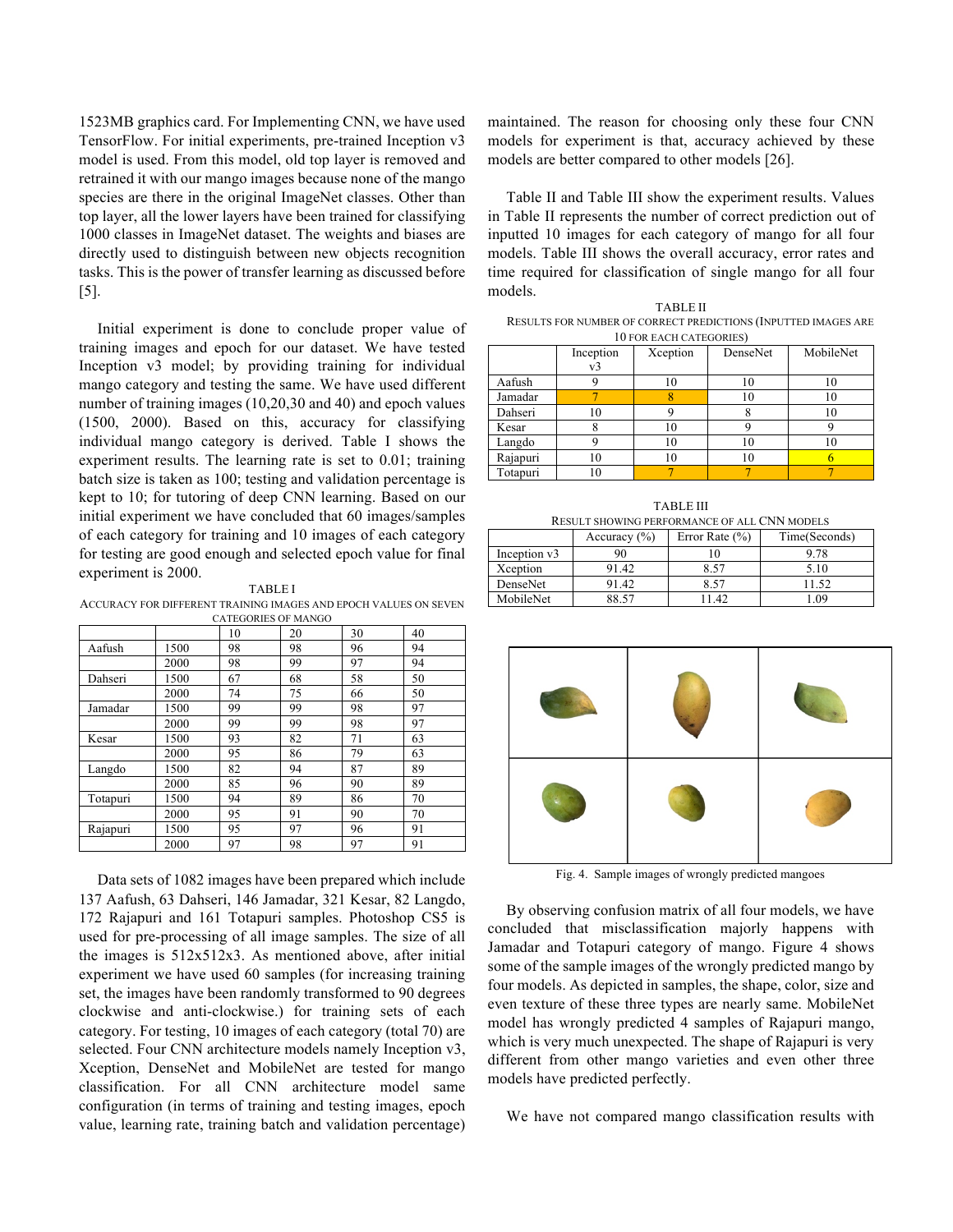other mango classification work because; the datasets used for the experimentation are prepared by us. Other reason is, we have not come across same mango category classification work yet. Though we have compared our results with research work presented in [27] where authors have tried fruit classification using neural network. Table 4 presents the results. TABLE IV

| COMPARISONS OF PROPOSED METHOD WITH DIFFERENT ALGORITHMS |                                |  |
|----------------------------------------------------------|--------------------------------|--|
| Algorithm                                                | Classification accuracy $(\%)$ |  |
| GA-FNN                                                   | 84.8                           |  |
| PSO-FNN                                                  | 87.9                           |  |
| ABC-FNN                                                  | 85.4                           |  |
| <b>kSVM</b>                                              | 88.2                           |  |
| <b>FSCABC-FNN</b>                                        | 89.1                           |  |
| Deep Learning - CNN                                      | 91.42 (Xception and DenseNet)  |  |
|                                                          | models)                        |  |

| TADLE IV |  |  |                                                        |  |  |
|----------|--|--|--------------------------------------------------------|--|--|
|          |  |  | A DICOME OF BROBOCED METHOD WITH DIEFERENT AT CORITIN. |  |  |

#### IV. CONCLUSION AND FUTURE DIRECTIONS

Using deep learning - CNN seven different categories of mango are classified and accuracy achieved using the experiments with Inception v3 is 90% and time required to grade a single mango is 9.78 seconds. Our experiment results show that the MobileNet model is the fastest and DenseNet is the slowest in terms of execution time of all four models. Xception and DenseNet model give highest accuracy of 91.42%. Major misclassification occurs with the Jamadar and Totapuri mango category. Due to their same global features, it is difficult to get accuracy. Local features can be implemented and incorporated to increase classification rate. Proposed methods can be made generalize for fruits of south Gujarat, India. Fine tuning of parameters and combining machine learning methods with CNN can improve the results accuracy. Work can be done to decrease time required to classify a mango. Based on classification, grading and detection of skin disease can be identified.

#### ACKNOWLEDGMENT

The authors acknowledge the help of Yash Rana, Yash Patel and Purva Desai in implementation, dataset preparation and content writing work.

#### **REFERENCES**

- [1] Naik, Sapan, and Bankim Patel, "Machine Vision based Fruit Classification and Grading-A Review," *International Journal of Computer Applications*, 170, no. 9, pp. 22-34, July. 2017.
- [2] Slaughter, D. C., "Nondestructive Maturity Assessment Methods for Mango," University of California, Davis, pp. 1-18, 2009).
- [3] Naik, Sapan, and Bankim Patel, "Thermal imaging with fuzzy classifier for maturity and size based non-destructive mango (Mangifera Indica L.) grading," in *Proc. Emerging Trends & Innovation in ICT (ICEI), 2017 International Conference*, pp. 15-20. IEEE, 2017.
- [4] Google Trends, Google. [Online]. Available: trends.google.co.in/trends/. Date:17.06.2018.
- [5] TensorFlow Tutorials. [Online]. Available: https://www.tensorflow.org/tutorials. Date:17.06.2018.
- [6] Krizhevsky, Alex, Ilya Sutskever, and Geoffrey E. Hinton, "Imagenet classification with deep convolutional neural networks," *In Advances in neural information processing systems*, pp. 1097-1105, 2012.
- [7] Le, Quoc V, "Building high-level features using large scale unsupervised learning," *In 2013 IEEE International Conference on Acoustics, Speech and Signal Processing (ICASSP)*, pp. 8595-8598. IEEE, 2013.
- [8] Everingham, Mark, SM Ali Eslami, Luc Van Gool, Christopher KI Williams, John Winn, and Andrew Zisserman, "The pascal visual object classes challenge: A retrospective," *International journal of computer vision*, 111, no. 1, pp. 98-136, 2015.
- [9] Sa, Inkyu, Zongyuan Ge, Feras Dayoub, Ben Upcroft, Tristan Perez, and Chris McCool, "Deepfruits: A fruit detection system using deep neural networks," *Sensors*, 16, no. 8, pp. 1222, 2016.
- [10] Hou, Lei, QingXiang Wu, Qiyan Sun, Heng Yang, and Pengfei Li, "Fruit recognition based on convolution neural network," *In 2016 12th International Conference on Natural Computation, Fuzzy Systems and Knowledge Discovery (ICNC-FSKD)*, pp. 18-22. IEEE, 2016.
- [11] Tang, JingLei, Dong Wang, ZhiGuang Zhang, LiJun He, Jing Xin, and Yang Xu, "Weed identification based on K-means feature learning combined with convolutional neural network," *Computers and electronics in agriculture* 135, pp. 63-70, 2017.
- [12] Chen, Hao, Jianglong Xu, Guangyi Xiao, Qi Wu, and Shiqin Zhang, "Fast auto-clean CNN model for online prediction of food materials," *Journal of Parallel and Distributed Computing*, 117 pp. 218- 227, 2018.
- [13] Mortensen, Anders Krogh, Mads Dyrmann, Henrik Karstoft, Rasmus Nyholm Jørgensen, and René Gislum, "Semantic segmentation of mixed crops using deep convolutional neural network," In *International Conference on Agricultural Engineering*, 2016.
- [14] Zhang, Yudong, and Lenan Wu, "Classification of fruits using computer vision and a multiclass support vector machine," *Sensors* 12, no. 9, pp.12489-12505, 2012.
- [15] Haug, Sebastian, Andreas Michaels, Peter Biber, and Jorn Ostermann, "Plant classification system for crop/weed discrimination without segmentation," In *2014 IEEE Winter Conference on Applications of Computer Vision (WACV)*, pp. 1142-1149, IEEE, 2014.
- [16] Arivazhagan, S., R. Newlin Shebiah, S. Selva Nidhyanandhan, and L. Ganesan, "Fruit recognition using color and texture features," *Journal of Emerging Trends in Computing and Information Sciences*, 1, no. 2, pp. 90-94, 2010.
- [17] Bhandare, Ashwin, Maithili Bhide, Pranav Gokhale, and Rohan Chandavarkar, "Applications of Convolutional Neural Networks," *International Journal of Computer Science and Information Technologies,* pp. 2206-2215, 2016.
- [18] "Convolutional Neural Network," Neural Network Multi Step Ahead Prediction - MATLAB Answers - MATLAB Central. [Online]. Available: in.mathworks.com/solutions/deep-learning/convolutionalneural-network.html. Date:17.06.2018.
- [19] Nielsen, Michael A. "Neural networks and deep learning (2015)," [Online]. Available: http://neuralnetworksanddeeplearning. [Online]. Available: http://neuralnetworksanddeeplearning. com (2016).
- [20] Deshpande, Adit, "A Beginner's Guide To Understanding Convolutional Neural Networks," A Beginner's Guide To Understanding Convolutional Neural Networks – Adit Deshpande – CS Undergrad at UCLA ('19). [Online]. Available: adeshpande3.github.io/A-Beginner's-Guide-To-Understanding-Convolutional-Neural-Networks/. Date:15/06/2018.
- [21] Zeiler, Matthew D., and Rob Fergus, "Visualizing and understanding convolutional networks," *In European conference on computer vision*, pp. 818-833. Springer, Cham, 2014.
- [22] "Tensorflow Tutorial 2: Image Classifier Using Convolutional Neural Network," Tensorflow Tutorial 2: Image Classifier Using Convolutional Neural Network – CV-Tricks.com. [Online]. Available. cvtricks.com/tensorflow-tutorial/training-convolutional-neural-networkfor-image-classification/.Date: 15/06/2018.
- [23] Donahue, Jeff, Yangqing Jia, Oriol Vinyals, Judy Hoffman, Ning Zhang, Eric Tzeng, and Trevor Darrell, "Decaf: A deep convolutional activation feature for generic visual recognition," *In International conference on machine learning*, pp. 647-655. 2014.
- [24] "Digit Classification Using HOG Features," MathWorks. [Online]. Available: https://in.mathworks.com/help/vision/examples/digitclassification-using-hog features.html. Date: 15.07.2108.